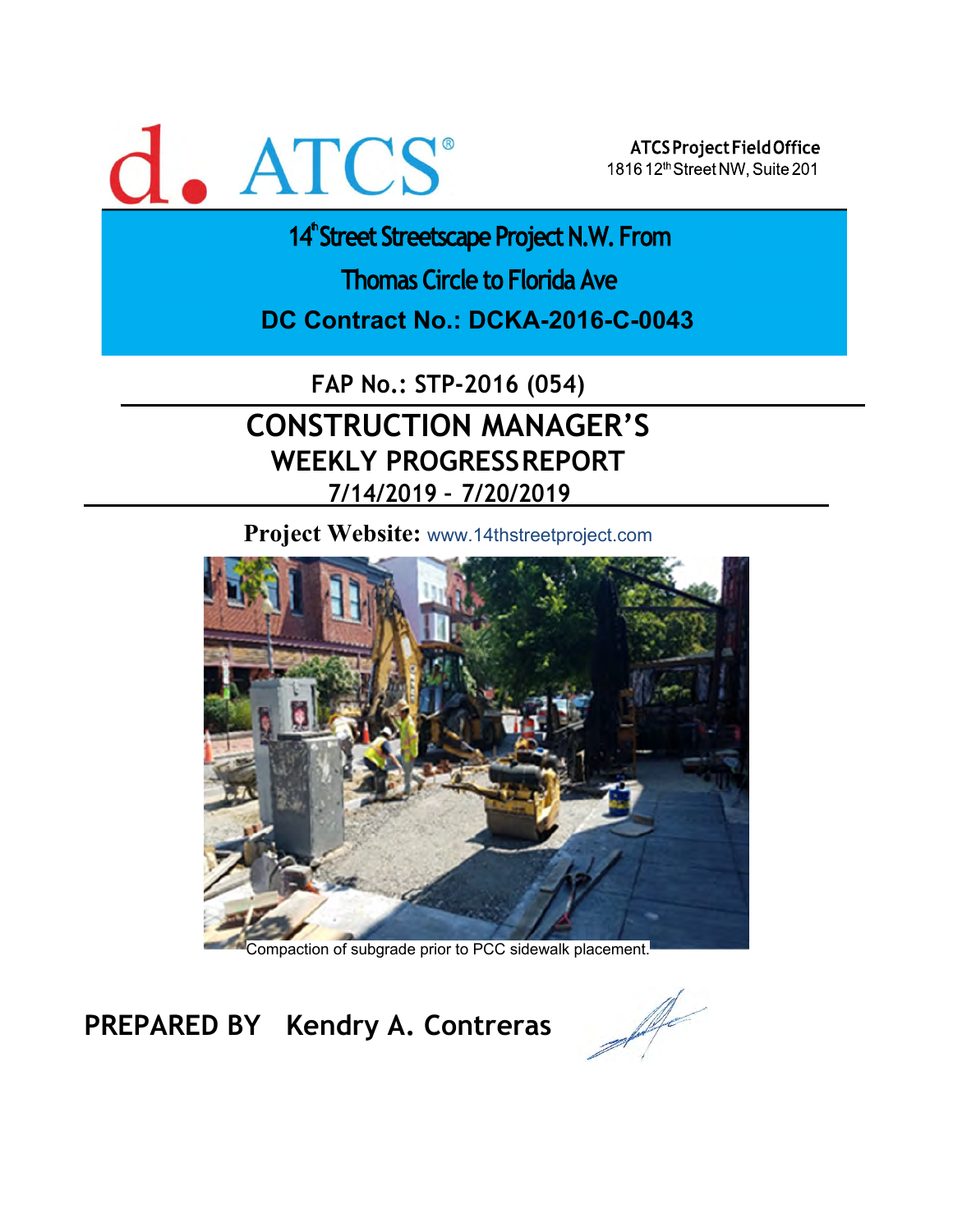## **CONSTRUCTION MANAGER'S WEEKLY PROGRESS REPORT WEEK ENDING 7/20/2019**<br>PAGE 2 of 14 **WEEK ENDING 7/20/2019 PAGE 2 of 14**

#### **1. EXECUTIVE SUMMARY**

#### **Project Description:**

The scope of the construction work includes the followings:

- The removal and disposal of existing roadway pavement, curb and gutter and sidewalks, milling of existing asphalt pavement to the extents shown on plans.
- The resurfacing of existing asphalt pavement using 2" Superpave AC surface on  $14<sup>th</sup>$  Street between Thomas Circle and Florida Ave as shown in the plans.
- The replacement of all curbs and gutters with Granite Curbs, 12" Brick Gutter, Concrete Sidewalk, Wheelchair/Bicycle Ramps, and Cobble Stone LID Paver, Bioretention Planters as shown on the plans or as directed.
- The removal and transportation to storage yard of Existing Traffic Signals and Light Poles as shown on plans. Traffic signal relocation and equipment upgrading of Traffic Signals at all intersections of 14<sup>th</sup> Street within the project limit as shown on plans.
- $\bullet$  Streetscaping throughout the 14<sup>th</sup> Street corridor as shown in the plans.
- The installation of traffic signing and permanent pavement markings.
- Upgrading of street lighting throughout the 14<sup>th</sup> Street corridor as shown in the plans.
- Construction and upgrading of single catch basin, double catch basin, and triple catch basin.
- Construction / Upgrading of new Watermains, Fire Hydrants
- Full Reconstruction of R Street.
- Installation of new Bus Islands and bus pads as shown on the plans and as directed.
- The installation and use of erosion and sediment control measures as required.
- Mobilization and demobilization, performance of field layout, provision and maintenance of engineer's field facilities, progress photographs, and the proper maintenance of vehicular and pedestrian traffic during construction, including provision of all required construction warning and detour signs and traffic control devices.

#### **Work by Others**

The PEPCO manhole replacement or vault adjustments activities will be done by others approved by PEPCO. The ATCS CM team will coordinate all these activities with the Contractor and PEPCO.

## **2. STATUS OF CONSTRUCTION / PROGRESS SUMMARY**

#### **Progress Summary:**

- 1. Omni onsite excavating and installing electrical conduits and manholes
- 2. Omni excavating and install new water main, Water service and Fire Hydrants for DC Water.
- 3. Den installing PCC Sidewalk, Granite Curb, Brick Gutter, ADA Ramps
- 4. FMCC Electrical Installing Traffic Signal Poles, Transformer Bases, Traffic Control Cabinets, and Pendent Poles
- 5. FMCC finished Bus island NB near P. street NB, install brick curb s
- 6. FMCC began restoration of sidewalk location of bus shelters
- 7. FMCC onsite providing MOT for Subcontractors
- 8. PEPCO Onsite relocating vaults and manholes
- 9. Resident Connection to 12" main
- 10. Long fence on site measuring handrail for bus island and new HP ramps

#### **CM Community Outreach Activities**

1. Meeting with Business block of S and T street and  $14<sup>th</sup>$  ongoing activities,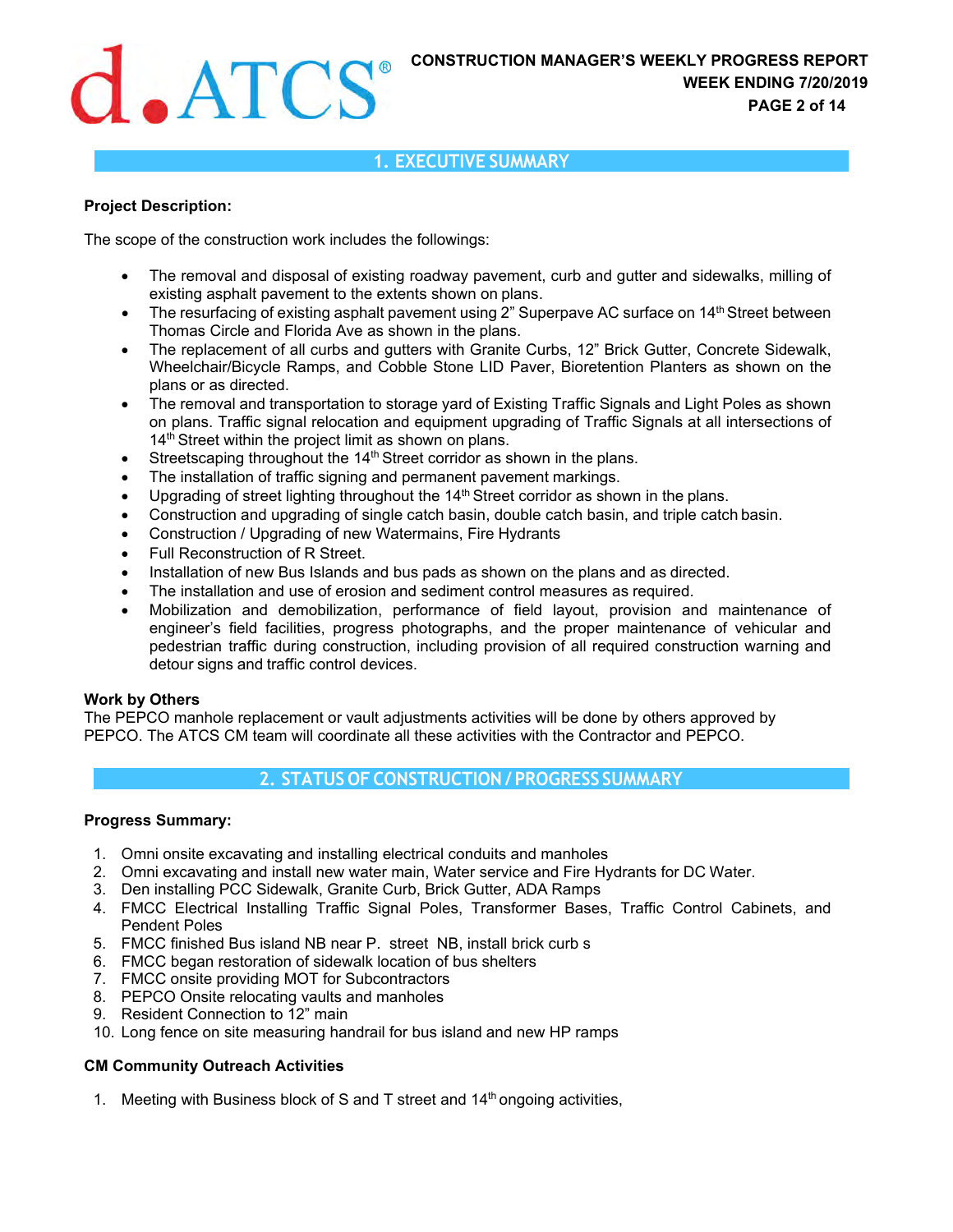

- 2. Connected with retailers and property owners in project corridor to provide updates and address any questions or concerns. On-site meetings with property owners.
- 3. Project Website is up and running. Responded to email questions that came through Project Website.

### **3. ISSUES / ACTION ITEMS**

- Ongoing Issues / Items: Pepco working on conflicts (approx. 4 locations) and to give CM a report on time frame for design and corrections. PEPCO has missed multiple deadline not meeting their committed
- PEPCO didn't abandoned manhole near 14<sup>th</sup> NB and P street.
- PEPCO Electrical duct bank over Water main, Pepco confirm is energized and it will require relocation
- Action Items.-

| Action | Description                                                                                                                               | Action By                      | <b>Original Date</b> | Expected<br>Date | <b>Status</b> |
|--------|-------------------------------------------------------------------------------------------------------------------------------------------|--------------------------------|----------------------|------------------|---------------|
| 001    | Address the MOT, safety issues within the<br>corridor.                                                                                    | <b>FMCC/Kevin Felix</b>        | June 5, 2019         | July 9, 2019     | Ongoing       |
| 002    | Request Clear Channel acceptance<br>documentation for the bus shelters                                                                    | <b>FMCC</b>                    | June 14, 2019        | July 9, 2019     | Ongoing       |
| 003    | RFI #15 - Confirm the pricing for the 4 extra<br>poles used for temporary lighting                                                        | FMCC/Shaddy<br>Abdelaal        | June 21, 2019        | July 5, 2019     | Ongoing       |
| 004    | 12" Watermain conflict. Confirm responsibility<br>party for the relocation                                                                | DDOT/Ramesh<br>Mirchandani     | June 25, 2019        | July 9, 2019     | Ongoing       |
| 005    | 48" Watermain conflict. Confirm the condition<br>of the conduit on top of the watermain.<br>(Provide As-Builts)                           | PEPCO/Franck<br><b>Donfack</b> | June 21, 2019        | July 9, 2019     | Ongoing       |
| 006    | Submittal T72R - TCP Paving Plan. Address<br><b>DDOT</b> comments                                                                         | <b>FMCC</b>                    | July 2, 2019         | July 9, 2019     | Ongoing       |
| 007    | RFI-16 - CB-25 conflict on T Street review.                                                                                               | ATCS/Kendry<br>Contreras       | July 2, 2019         | July 9, 2019     | Ongoing       |
| 008    | RFI-16 - CB-25 conflict on T Street, test pits<br>needed.                                                                                 | <b>FMCC</b>                    | June 25, 2019        | July 9, 2019     | Ongoing       |
| 009    | Address the issues with cracked/missing<br>sidewalk sections                                                                              | <b>FMCC</b>                    | July 2, 2019         | July 9, 2019     | Ongoing       |
| 010    | Address DC Water's issue that DEN is<br>covering their curb stops, between R and T<br>Streets.                                            | <b>FMCC/DEN</b>                | July 2, 2019         | July 9, 2019     | Ongoing       |
| 011    | Test pit the 12" water main along 14 <sup>th</sup> Street<br>north of T Street in trying to determine the<br>imits of the PEPCO conflict. | <b>FMCC</b>                    | July 2, 2019         | July 9, 2019     | Ongoing       |
| 012    | Check if UFD will be fine with FMCC<br>confirming the availabilities of the<br>andscaping items 2 weeks prior to the<br>planting season   | ATCS/Kendry<br>Contreras       | July 5, 2019         | July 5, 2019     | Ongoing       |
| 013    | FMCC to write RFI documenting the<br>adjustment of 3" to the bus island curb (RIA)<br>to avoid the Pepco manhole cover                    | FMCC/Abdalla<br>Elsheikh       | July 9, 2019         | July 9, 2019     | Ongoing       |
| 014    | Update the status of the requested TCP for<br>water work at R Street                                                                      | <b>FMCC</b>                    | July 9, 2019         | July 9, 2019     | Ongoing       |
| 015    | Research the spare conduit at SWC of RIA                                                                                                  | PEPCO/Franck<br>Donfack        | July 9, 2019         | July 9, 2019     | Ongoing       |
| 016    | Insert the missing valve cover at 1724<br>14 <sup>th</sup> Street NW                                                                      | <b>FMCC</b>                    | July 5, 2019         | July 5, 2019     | Ongoing       |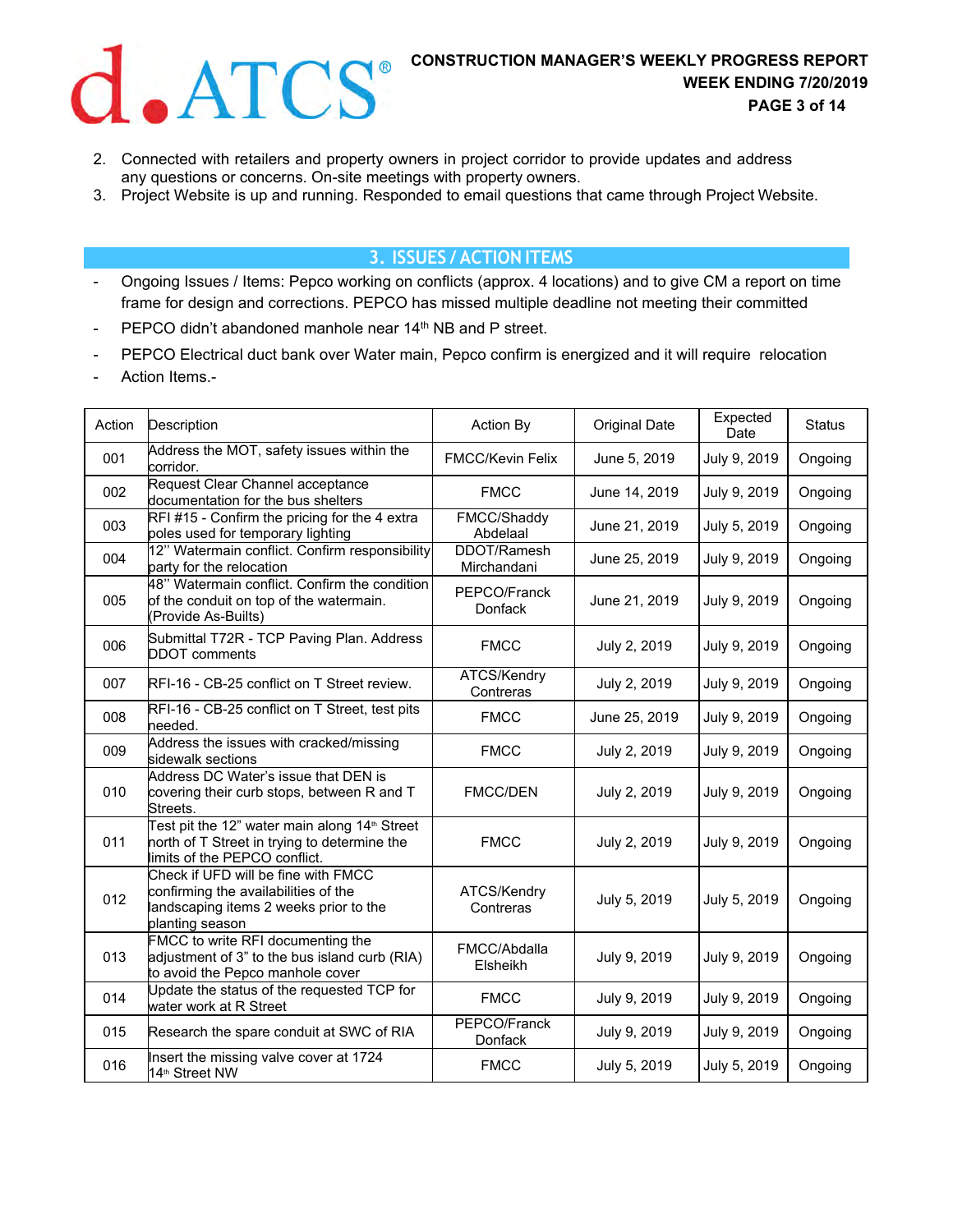

## **CONSTRUCTION MANAGER'S WEEKLY PROGRESS REPORT WEEK ENDING 7/20/2019 WEEK ENDING 7/20/2019 PAGE 4 of 14**

| 017 | Omni to temporarily remove the steel plates<br>IFO Redevelopment project at 1716<br>14 <sup>th</sup> Street NW - Basin and MH Inst                         | Omni                       | July 16, 2019 | July 16, 2019 | Ongoing    |
|-----|------------------------------------------------------------------------------------------------------------------------------------------------------------|----------------------------|---------------|---------------|------------|
| 018 | Schedule a meeting<br>with Ellisdale Construction/Developers, CM,<br>DCRA, and FMCC.                                                                       | <b>TBA/Jerrell Johnson</b> | July 16, 2019 | July 16, 2019 | Ongoing    |
| 019 | Provide submittal for the steel plates in the<br>bus island.                                                                                               | FMCC/Abdalla<br>Elsheikh   | July 23, 2019 | July 23, 2019 | New        |
| 020 | Contact designer of record about the conflict<br>with the CS and water valves that are<br>conflicting with the bus island on NB<br>14™ Street at T Street. | ATCS/Kendry<br>Contreras   | July 23, 2019 | July 23, 2019 | New        |
| 021 | Provide delivery status for the sidewalk<br>grates by end of day.                                                                                          | FMCC/Abdalla<br>Elsheikh   | July 23, 2019 | July 23, 2019 | New        |
| 022 | Provide action plan by end of day on<br>resolving the sewer back up issue at City<br>Paws.                                                                 | <b>FMCC/DEN</b>            | July 23, 2019 | July 23, 2019 | <b>New</b> |
| 023 | Check on the status of the PEPCO conflict in<br>the SEC of 14 <sup>th</sup> Street and U Street.                                                           | PEPCO/Franck<br>Donfack    | July 23, 2019 | July 23, 2019 | New        |

#### **4. MEETINGS / PROJECT COORDINATION**

Progress Meeting are schedule at the Field Office every Tuesday at 10:30am

Meeting with Public space and DDOT to discuss issue with PEPCO and DC water .- action item to have a separate meeting with PEPCO to discuss situation

### **5. DAILY WORK PERFORMED**

#### **Monday 7/15/2019**

**FMCC** worked at northbound 14th St where parking and travel lane were closed from S to T St for continued hardscape work. Water filled jersey barriers and pedestrian barricade were moved to 14th & P St for bus island work. **FMCC** worked at Southbound 14th & P ST NW (SB) SWC granite curb.

**D.E.N.** worked at SEC of 14th & T St demolishing existing wheelchair ramps, PCC sidewalk and granite curb. Corner was replaced with (2) bicycle/wheelchair ramps straight and radial granite curb, brick gutter and new PCC sidewalk.

**Omni Excavators** continued work at 14th & R St water main installation connecting 8" gate valve to 8" ductile iron pipe. Valve casing was also installed.

#### **Tuesday 7/16/2019**

**FMCC** worked at Southbound 14th & Rhode Island bus island installing granite curb. Material was backfilled via dump truck and followed up with Dry mix materials. FMCC worked at northbound 14th St where parking and travel lane were closed from S to T St for continued hardscape work at SEC of 14th & T St. Water filled jersey barriers and pedestrian barricade were used to 14th & P St for bus island work.. FMCC worked at Southbound 14th & Rhode Island bus island installing granite curb. Material was backfilled via dump truck and followed up with Dry mix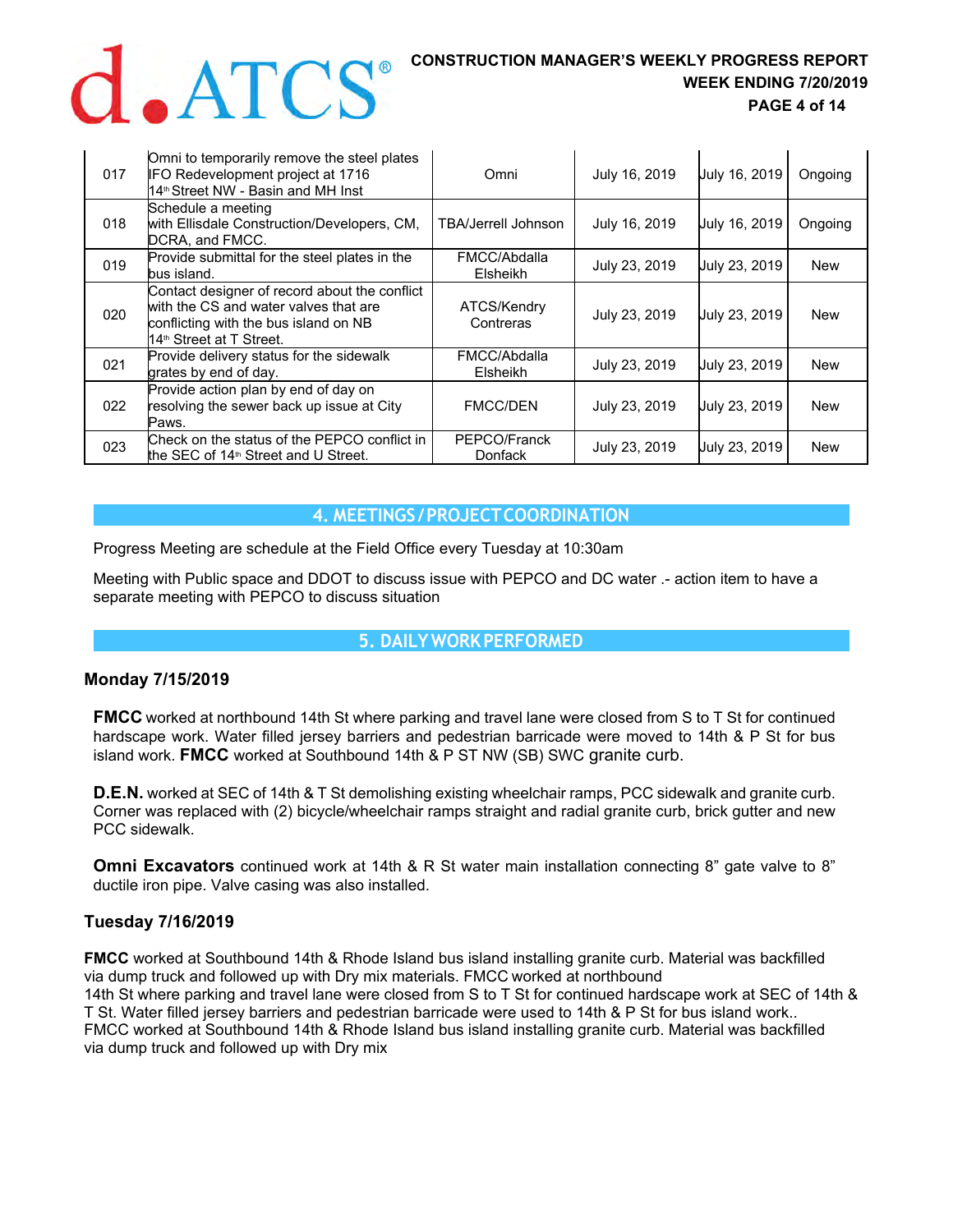

**D.E.N.** worked at SEC of 14th & T St demolishing and preparing tree zone beneath future sidewalk location. Brick gutter was placed at newly installed granite curb and clean-up of 1800 block from 1817 to SEC of 14th & T St was done.

**Omni Excavators** was not onsite today for continued work on R St water main work.

#### **Wednesday 7/17/2019**

**FMCC** worked at northbound 14<sup>th</sup> St where left travel lane northbound and southbound were closed at 14<sup>th</sup> & R St for continued water main work. Northbound and southbound 14<sup>th</sup> St traffic was diverted to right travel lane with arrow boards, traffic drums and traffic cones. Flagger was on hand at intersection to assist pedestrians at crosswalks. FMCC worked at Southbound 14th NW Between 1502 & 1508 installing brick gutters, prepping area

**Omni Excavators** was onsite today excavating at 14<sup>th</sup> & r St in left travel lane in both directions just north of R St at K33 Sta. 0+00 headed east toward K33 Sta. 0+62. **10 LF** of abandoned streetcar tracks were removed from beneath existing roadway via ram hoe and welder torch.

**D.E.N.** was not onsite today

#### **Thursday 7/18/2019**

**FMCC** worked at northbound 14<sup>th</sup> St where left travel lane northbound and southbound were closed at 14<sup>th</sup> & R St for continued water main work. Northbound and southbound  $14<sup>th</sup>$  St traffic was diverted to right travel lane with arrow boards, traffic drums and traffic cones. Flagger was on hand at intersection to assist pedestrians at crosswalks. FMCC worked at Southbound 14th & Rhode Island bus island installing granite curb. Material was backfilled via dump truck and followed up with Dry mix materials.

**Omni Excavators** was onsite today excavating at 14<sup>th</sup> & R St in left travel lane in both directions just north of R St at K33 Sta. 0+00 headed east toward K33 Sta. 0+62. Excavation of trench continued via trackhoe and dump truck. No ductile iron pipe was installed today. Work is scheduled to continue tomorrow at this location.

**D.E.N.** was not onsite today

#### **Friday 7/19 /2019**

**FMCC** implemented MOT before work started.

14th st and U st NW, Northbound right lane Closure and provide temporary medium plastic barriers And Arrow Board FMCC worked at 14th st and U st NW, Northbound right lane Closure Installing rick gutter and Granite curb. FMCC worked at northbound 14th St where parking and travel lane were closed from R to Riggs St for continued water main installation Water filled jersey barriers and pedestrian barricade were moved to 14th & U St for bus island work.

**D.E.N.** was not onsite today.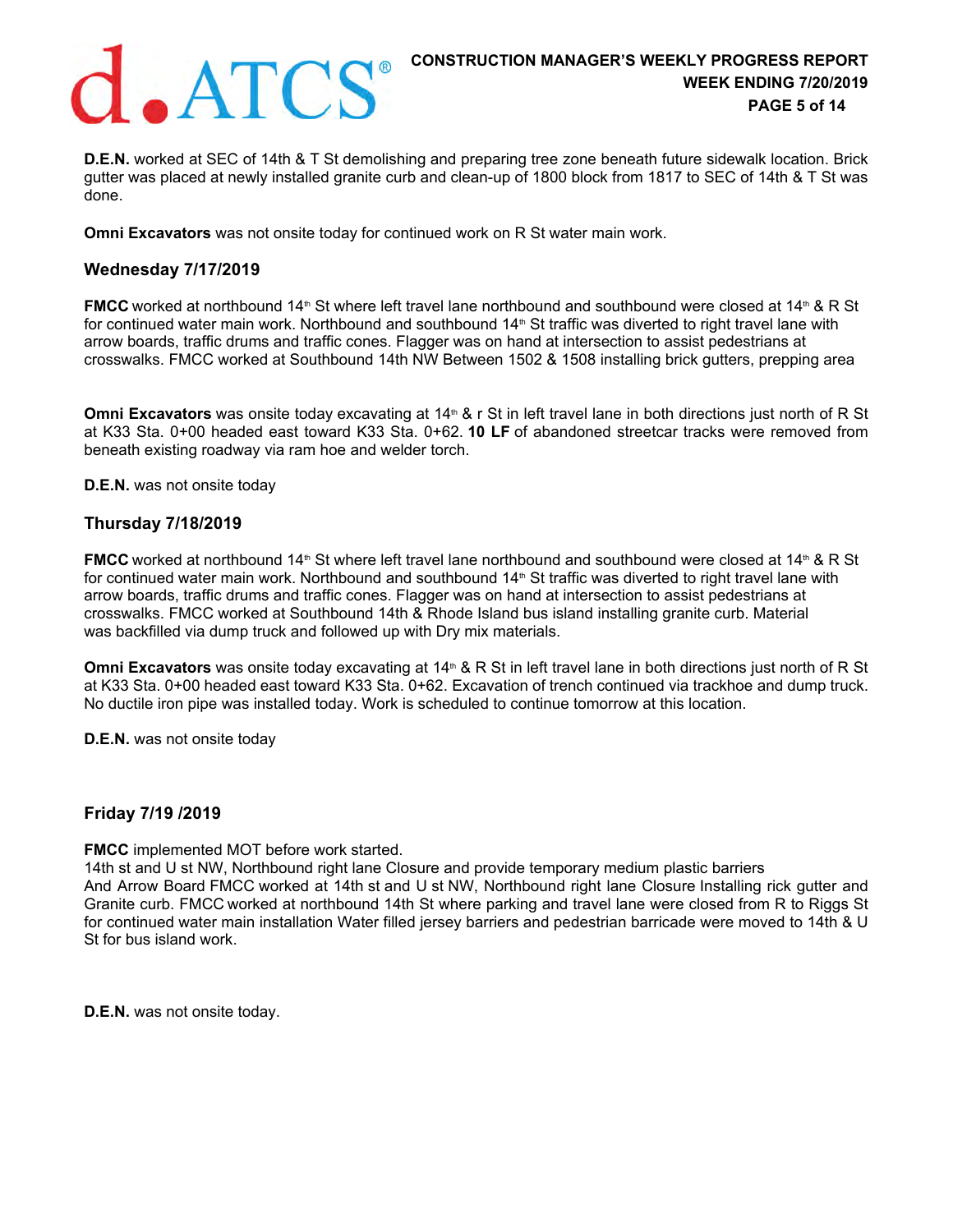

**Omni Excavators** continued work at 14th & R St water main installation connecting 12" gate valve to 2-sections (3' + 13') (16 LF) 12" ductile iron pipe. Valve casing was also installed. See details attached below.

Saturday 7/20/2019

#### **No work Saturday, Excessive Heat Wave 110 F**

#### **6. INSPECTION & MATERIAL TESTS PERFORMED**

- QA/QC was onsite preforming compaction testing of backfill and aggregate base material, Concrete Testing
- ADA inspector. Mr. Cesar Barreto was onsite to inspect the recently installed Bus shelter. He also looked at the curb for the cut through @ Rhode Island and 14<sup>th</sup> SB. He didn't approve the skew angle of the curb is not aligning with the handicap ramp. A non- conformance letter was issued

## **7. RFI's / SUBMITTALS**

- Requests for Information:
	- o We have received 30 RFIs; 29 RFIs have been answered.
- Submittals:
	- $\circ$  We have received 79 Submittals; 77 Submittals have been Approved, One have been returned with comments to be addressed by contractor

#### **8. CHANGE ORDERS/TASK ORDERS**

- o Article 3 Letter for Bus Shelter Removal.
- o Missing ITS Fiber Items. PCO with DDOT
- o Missing Extra Fittings for Water Main work. PCO with DDOT
- o Material cost for 4 light poles. FMCC to submit proposal
- o Extended Overhead costs ( Field office, MOT). FMCC to submit breakdown

### **9. DBE or CBE PARTICIPATION SUMMARIES**

- ATCS CBE / DBE Activity:
	- $\circ$  Hayat Brown LLC.: Provided Office Engineering and Inspection support for this project.
	- o Cube root: Provided Inspection support
- Fort Myer Construction Corp. DBE Activity:
	- o Omni Excavators Inc.
	- o Den United LLC.
	- $\sim$

#### **10. ACCIDENTS / INCIDENT**

1 major Safety incidents.  $-1$ ) Omni: work stop for a laborer working inside confined space without proper protection, SOE and ladders. Situation rectified, Omni replied formally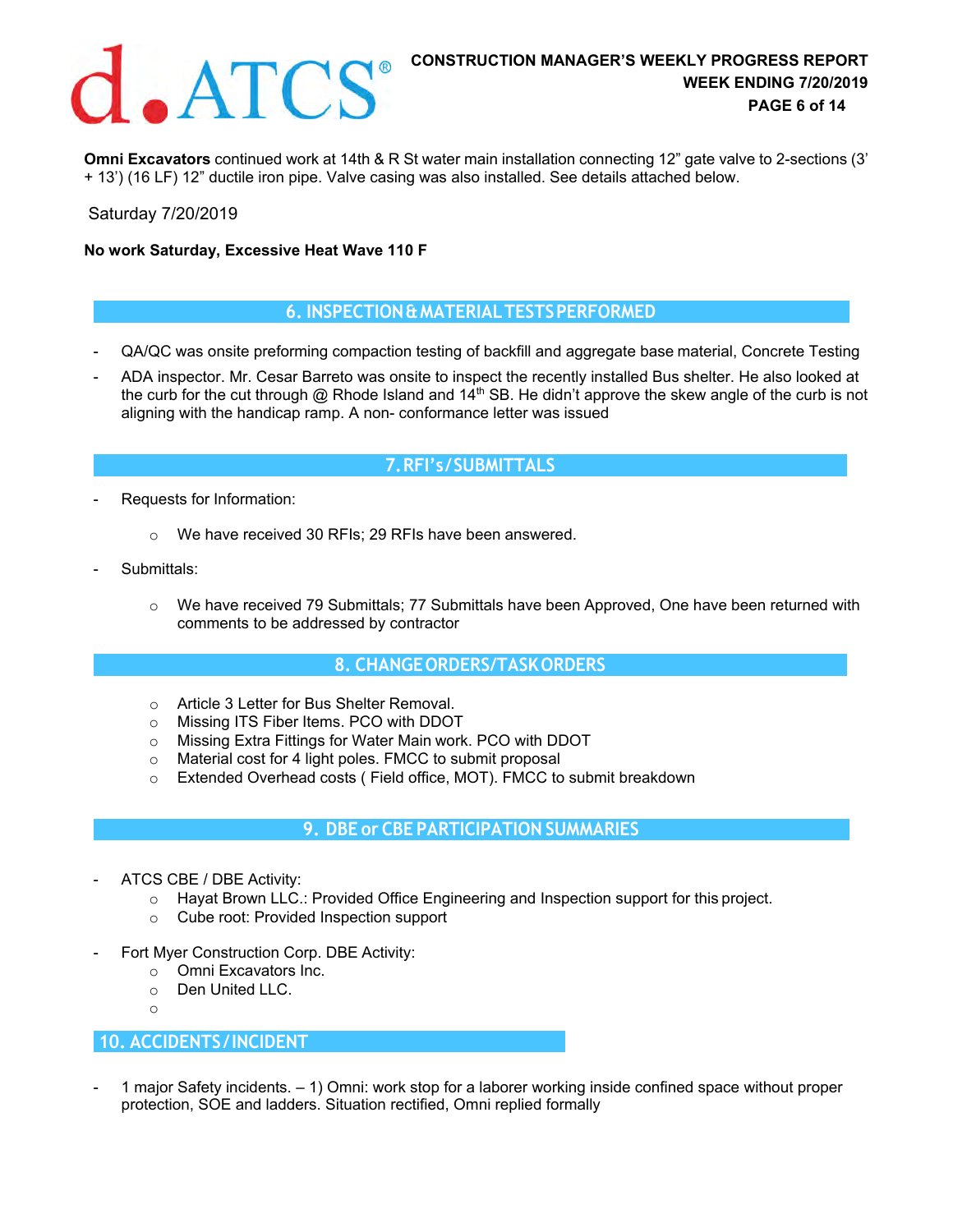#### **11. PHOTOS OF WORK PERFORMED THIS PERIOD**



Excavation at 8" main underway at westbound R St



PCC concrete placed at bicycle/wheelchair ramp at T St.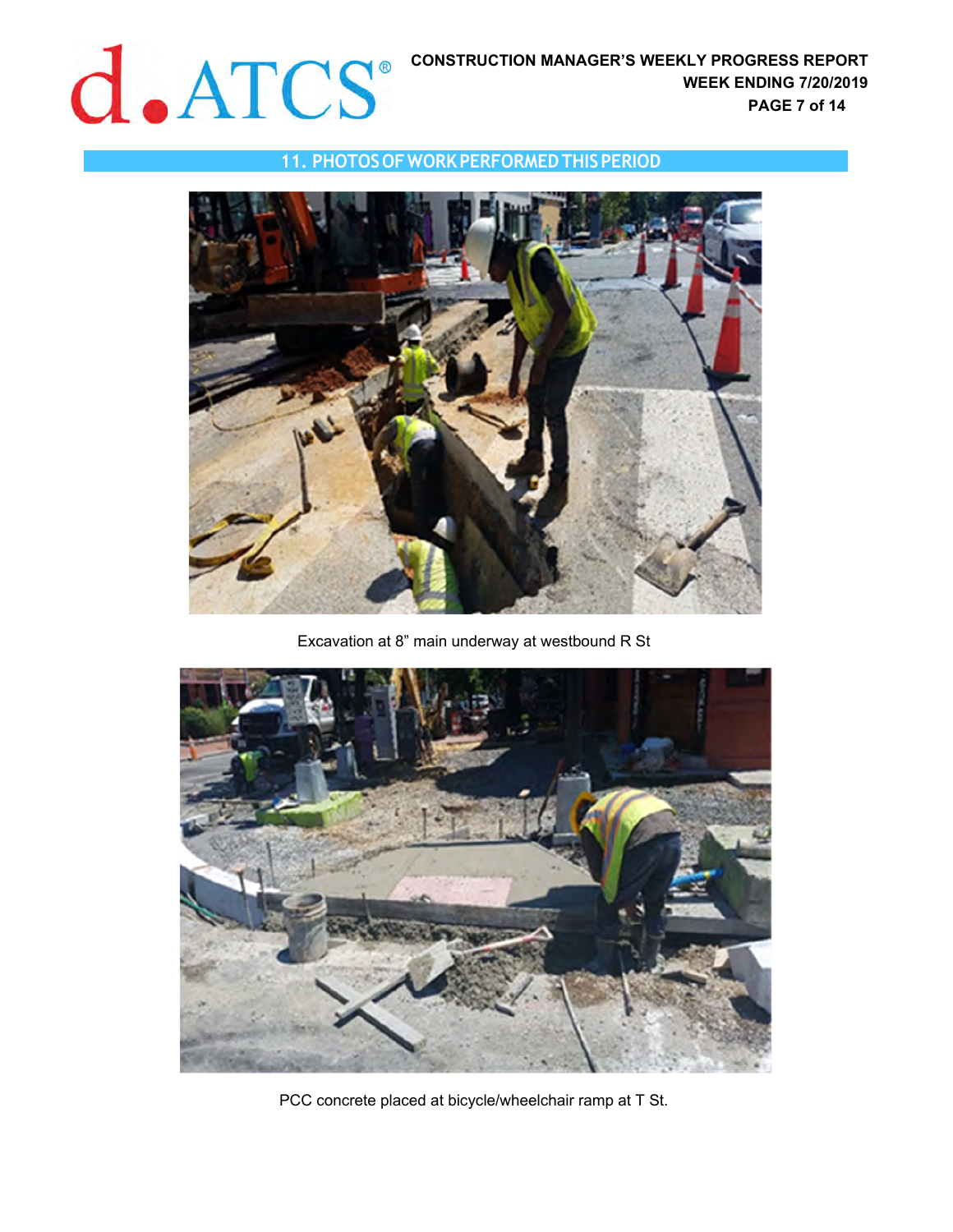## **CONSTRUCTION MANAGER'S WEEKLY PROGRESS REPORT WEEK ENDING 7/20/2019**



8" gate valve and casing installed by Omni



Curb Installation Preparation at Bus pad Island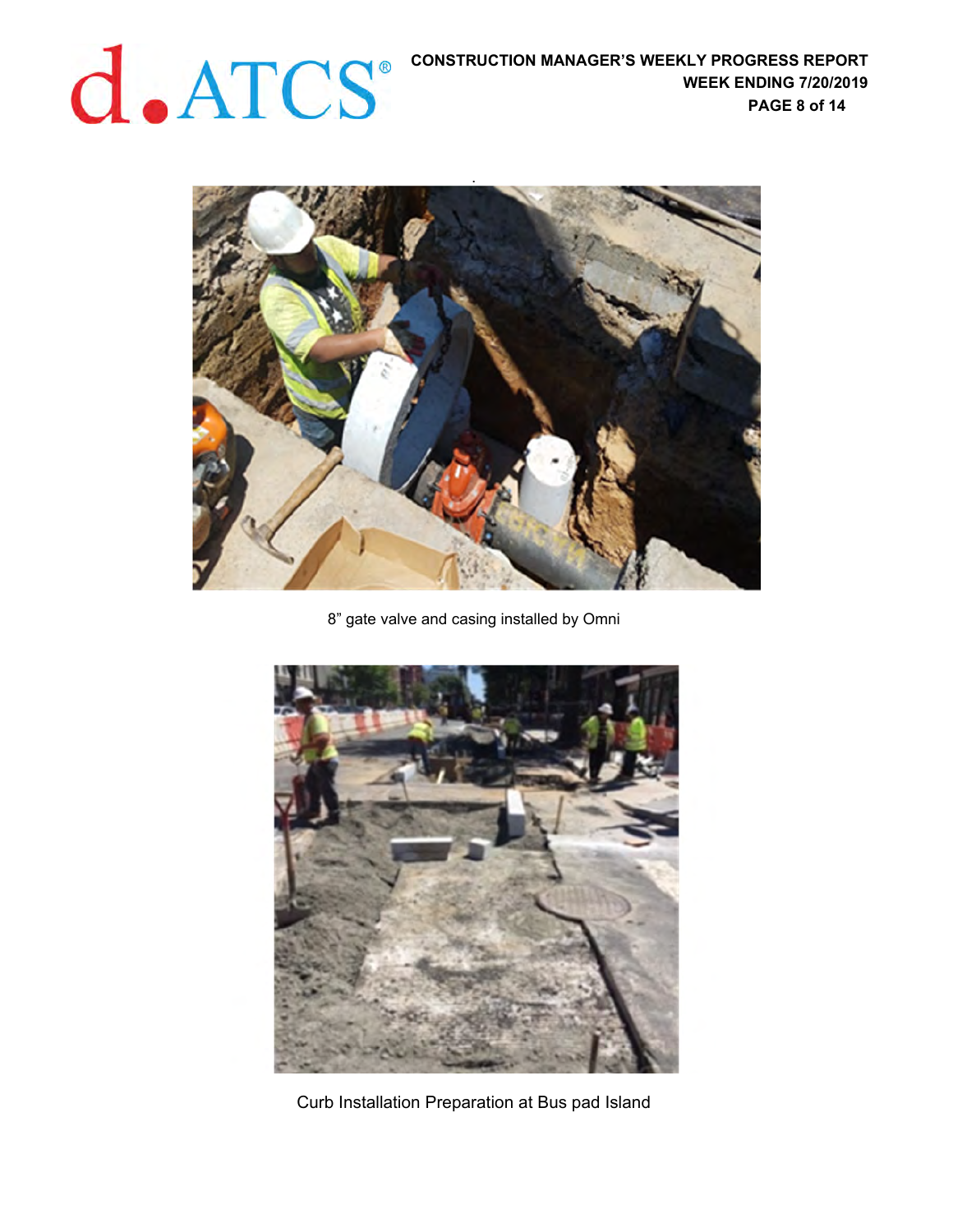

Brick gutter placed at SEC of 14<sup>th</sup> & T St.



Tree zone at SEC of  $14<sup>th</sup>$  & T St with structural soil placed.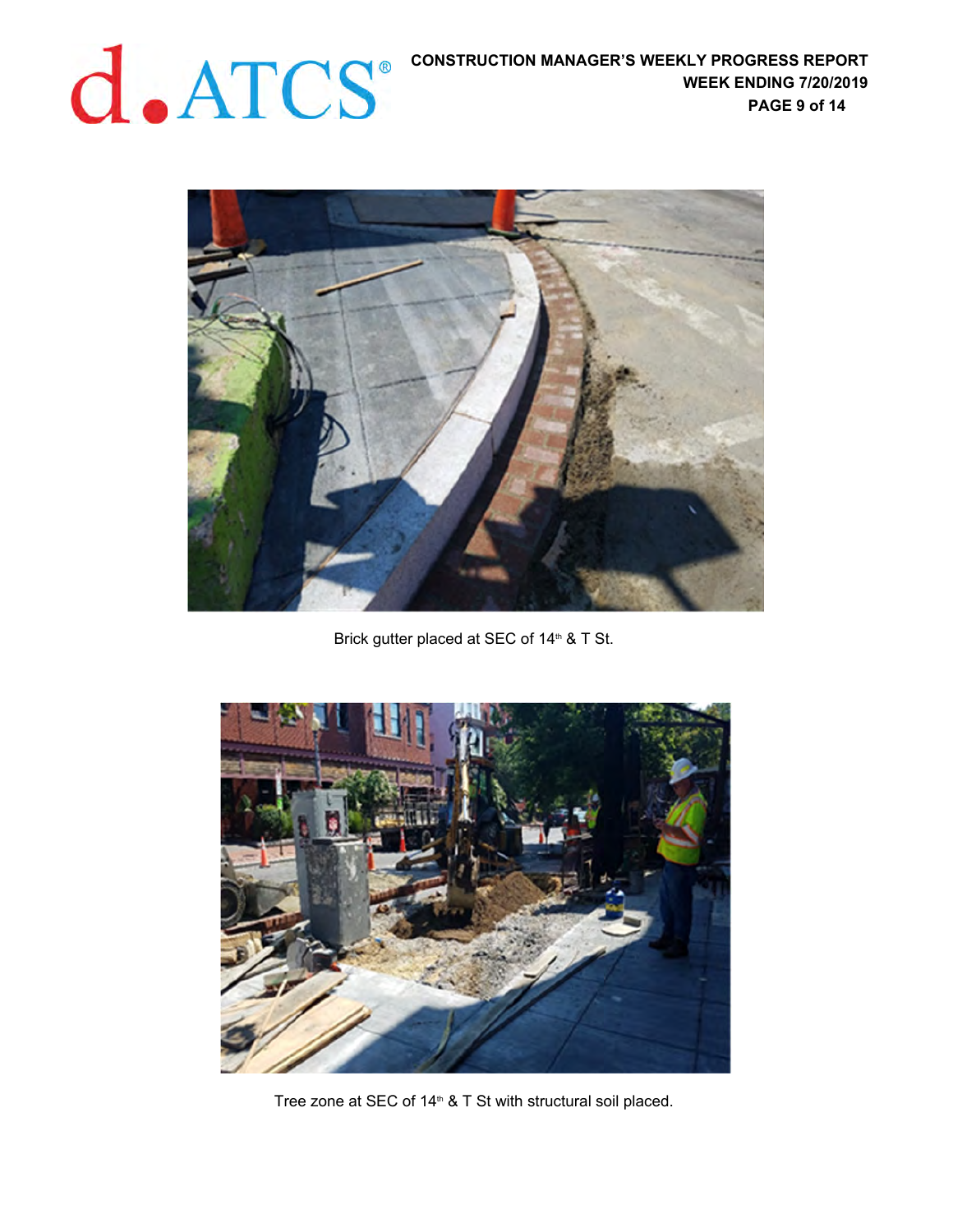**CONSTRUCTION MANAGER'S WEEKLY PROGRESS REPORT WEEK ENDING 7/20/2019**<br>PAGE 10 of 14 **WEEK ENDING 7/20/2019 PAGE 10 of 14** 



SEC of 14th st & Q st NW



NWC of 14th st & Q st NW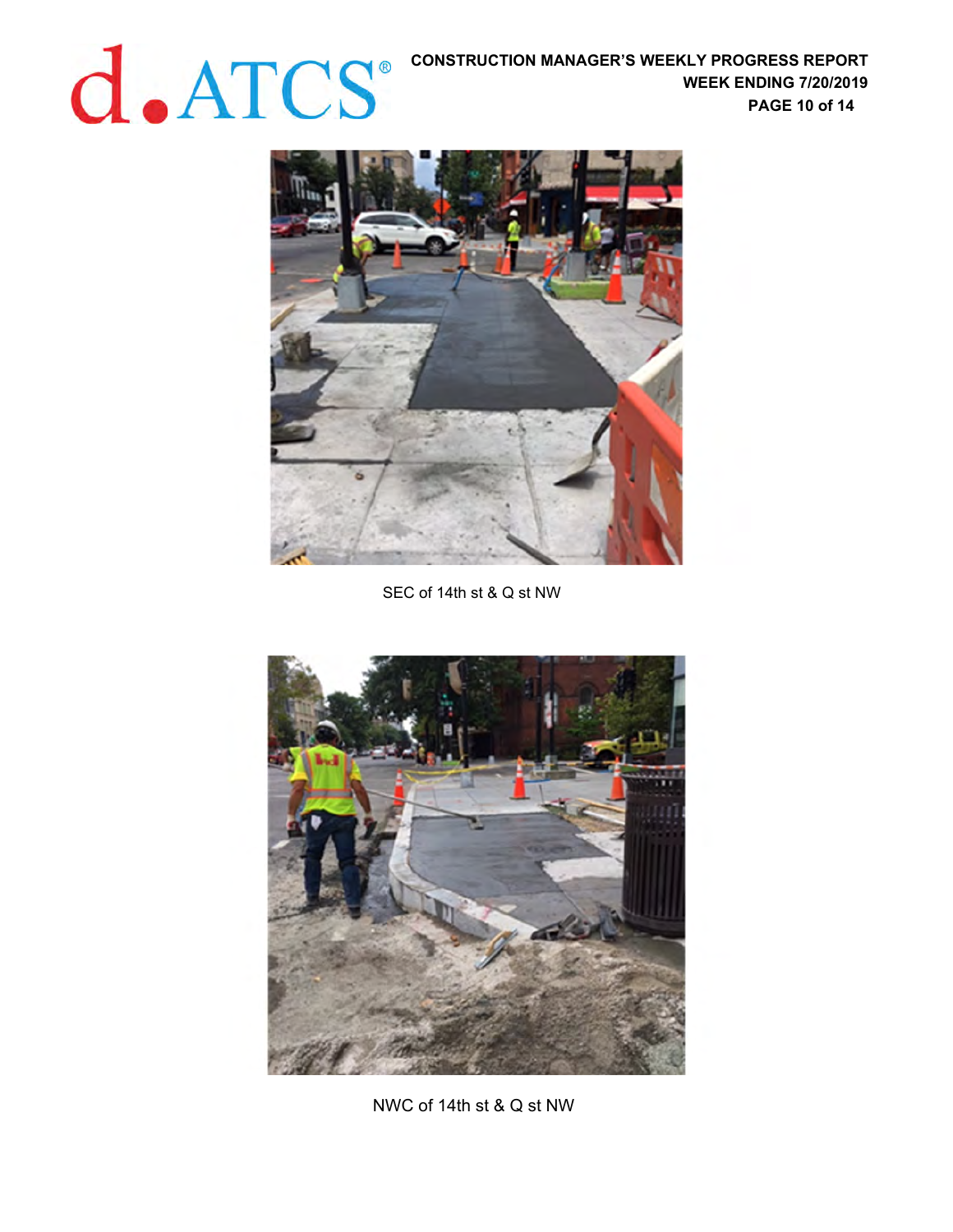**CONSTRUCTION MANAGER'S WEEKLY PROGRESS REPORT WEEK ENDING 7/20/2019 WEEK ENDING 7/20/2019 PAGE 11 of 14** 



Brick Gutter installation



Omni excavating at southbound travel lane from Sta. 0+43 water main location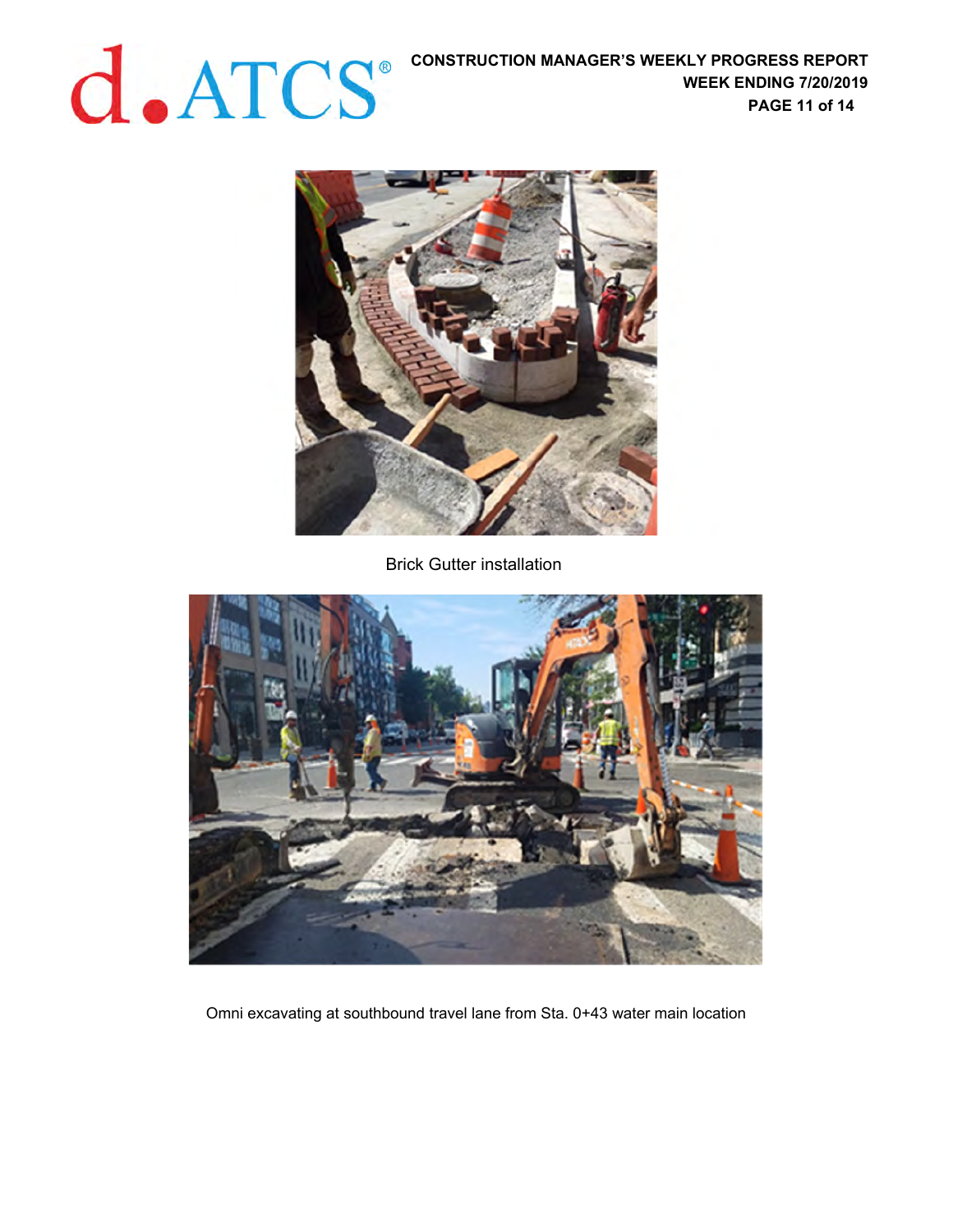

Valve Casing installed at gate valve.



Backfill and compaction of trench, pipe and valve underway.